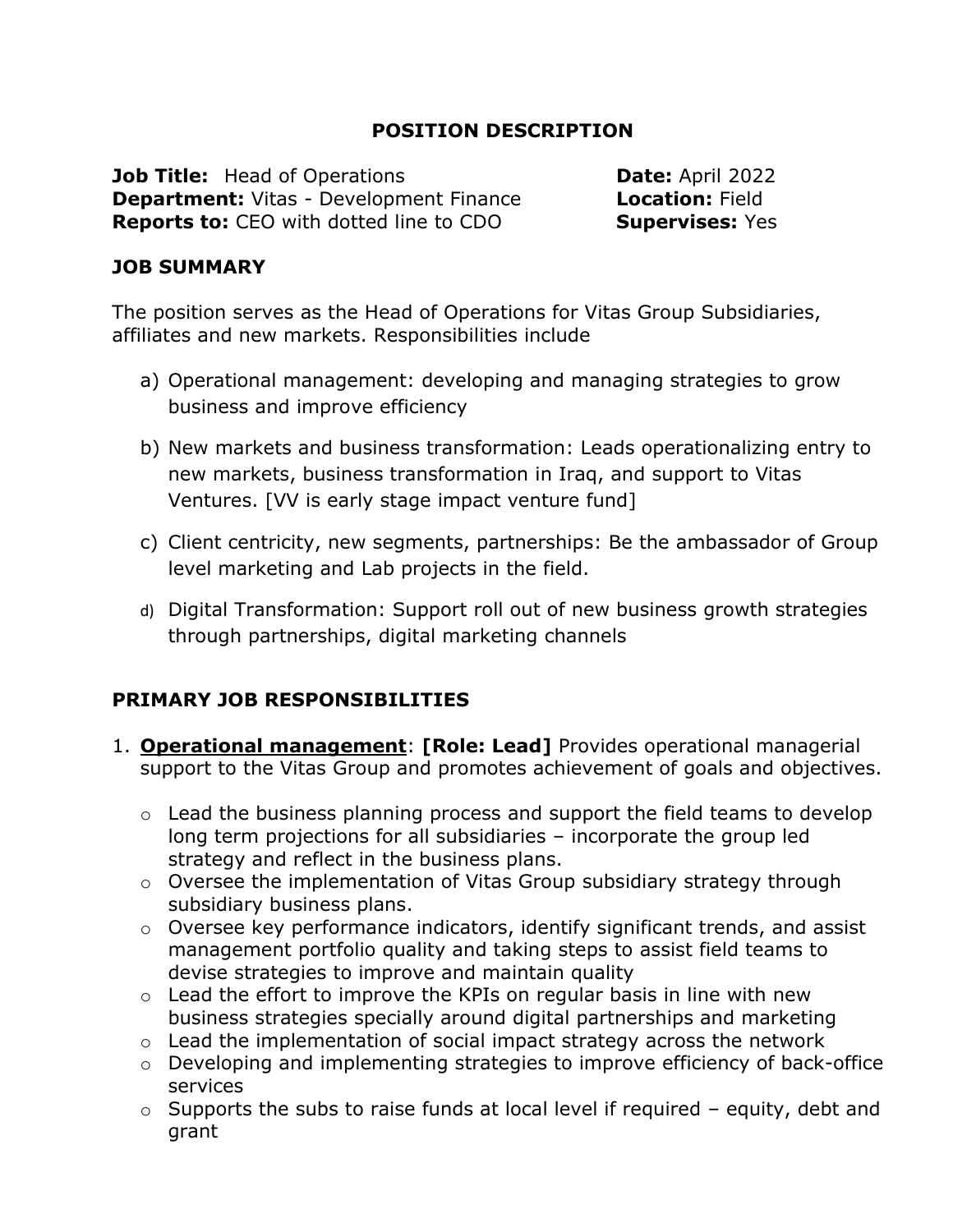Head of Operations Vitas Group - Development Finance April 2022

- $\circ$  Lead effort to set up to six monthly / annual goals by subsidiary in line with business plans, group strategy, and Vitas Lab
- o Guides, advises and train staff. Establishes work plans and assist in annual performance goals for each team member, ensuring timely and quality execution of group deliverables.

### 2. **New markets, Vitas Ventures and business transformation**: **[Role:**

**Lead]** Leads operationalizing entry to new markets, business transformation in Iraq and support Vitas Venture team

- o Lead entry to new markets identify markets for expansion and roll out operationally
- o Build relationships with investors/donors and other stakeholders in new markets and leads fund raising, if required internally or externally
- o As part of Vitas Venture (VV) team and assist in identifying and evaluating leads
- o Oversee the operational aspects of VV investments and represent on boards or operationally as required on a regular basis.
- o Work closely with VV team to monitor portfolio performance develops and implement reporting on VV portfolio
- o Supports efforts to transform Iraq program into an Iraqi registered entity, including assessing business plans, implementation of plans, and recommending changes in policies and procedures
- 3. **Client centricity, New segments, Partnerships**: **[Role: Support to Marketing and Vitas Lab]** Be the ambassador of Group level marketing and Lab projects in the field.
	- o Work closely with Marketing and Lab to develop project plans and role needed to follow through in the field
	- o Lead the effort to document and analyze customer journeys in all subs as a basis for the projects of Marketing and Vitas Lab.
	- $\circ$  In collaboration with Marketing, review regularly the market research reports and other information on an ongoing basis to help improve Vitas value to its clients
	- o Provides subsidiaries with tools and insights in monitoring their competitive positions, enabling them to more proactively take advantage of market opportunities.

This position description is not an exhaustive list of all functions that the incumbent is expected to perform, but is instead a summary of the primary responsibilities and requirements of the job. The incumbent may be asked to perform duties not included in this position description. Vitas Group reserves the right to revise position descriptions at any time based on changes to the required job responsibilities. Staff will be informed of any changes to their job responsibilities.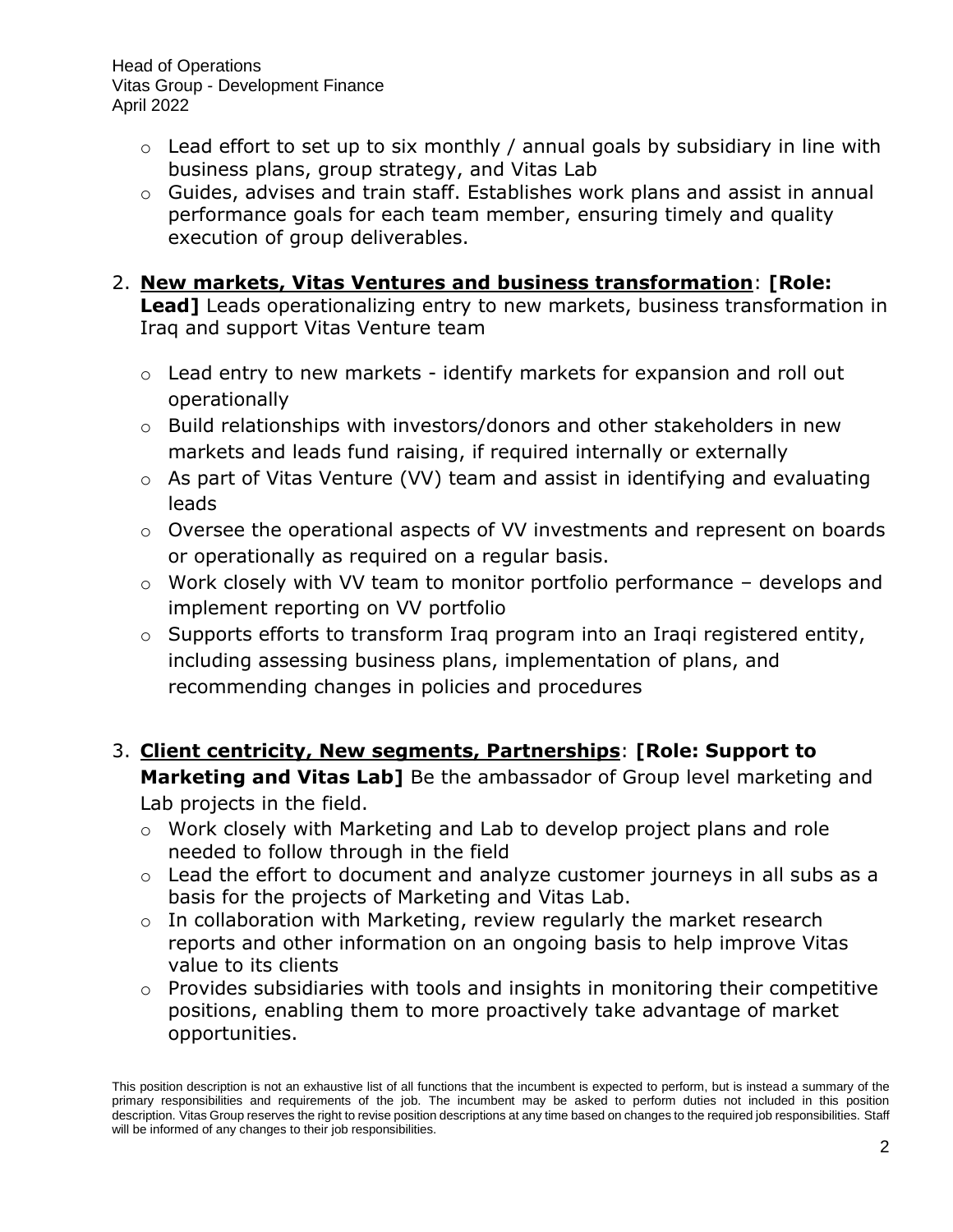Head of Operations Vitas Group - Development Finance April 2022

- o Work with Group Marketing to help roll out the marketing plans in network. Working closely with Marketing to help with growth of portfolio through digital marketing channels
- o Ensures standardization where desirable across lending operations to maintain sound underwriting practices and achieve targets.
- $\circ$  Leads in projects to introduce new products to existing clients or identify new segments for growth and reflect these to align with Lab projects, if needed.
- o Working closely with Vitas Lab, help identify and evaluate partners, collaboration with Vitas Lab, which can contribute towards growth of portfolio of Vitas Group subsidiaries
- o Hands on supervision of pilots and taking them to stage where these can be scaled up in collaboration with Vitas Lab
- 4. **Digital transformation implementation**: **[Role: Support]** Support projects implementation from business side relating to Digital transformation strategy;
	- o Build capacities at the subsidiaries levels among CEOs and senior management teams about the possible use cases and business models which can help Vitas subsidiaries and affiliates to grow
	- o Leads efforts to digitize and standardize processes at field level
	- o Participates in devising/defining and supports the roll out projects which originated from Digital transformation strategy like scoring model, client app, and other technological innovations at the field level.
	- o Stay updated on the new business models around the world and share the evolution relating to Vitas Markets with field and Tech teams within Vitas.
	- o Evolve the business strategy on continuous basis in line with ever evolving digital landscape to stay relevant and effective by identifying changes we need to make in our business approach.
- 5. Represents Vitas Group with donor representatives, strategic business partners, and host-country government representatives as needed. Represents Vitas Group at meetings, conferences and workshops to raise public awareness of Vitas Group work. Ensures that Vitas Group retains its strong roots as a development-focused, quality financial service provider in the countries and communities it serves.
- 6. Undertakes all other duties and projects as may be assigned from time to time.

This position description is not an exhaustive list of all functions that the incumbent is expected to perform, but is instead a summary of the primary responsibilities and requirements of the job. The incumbent may be asked to perform duties not included in this position description. Vitas Group reserves the right to revise position descriptions at any time based on changes to the required job responsibilities. Staff will be informed of any changes to their job responsibilities.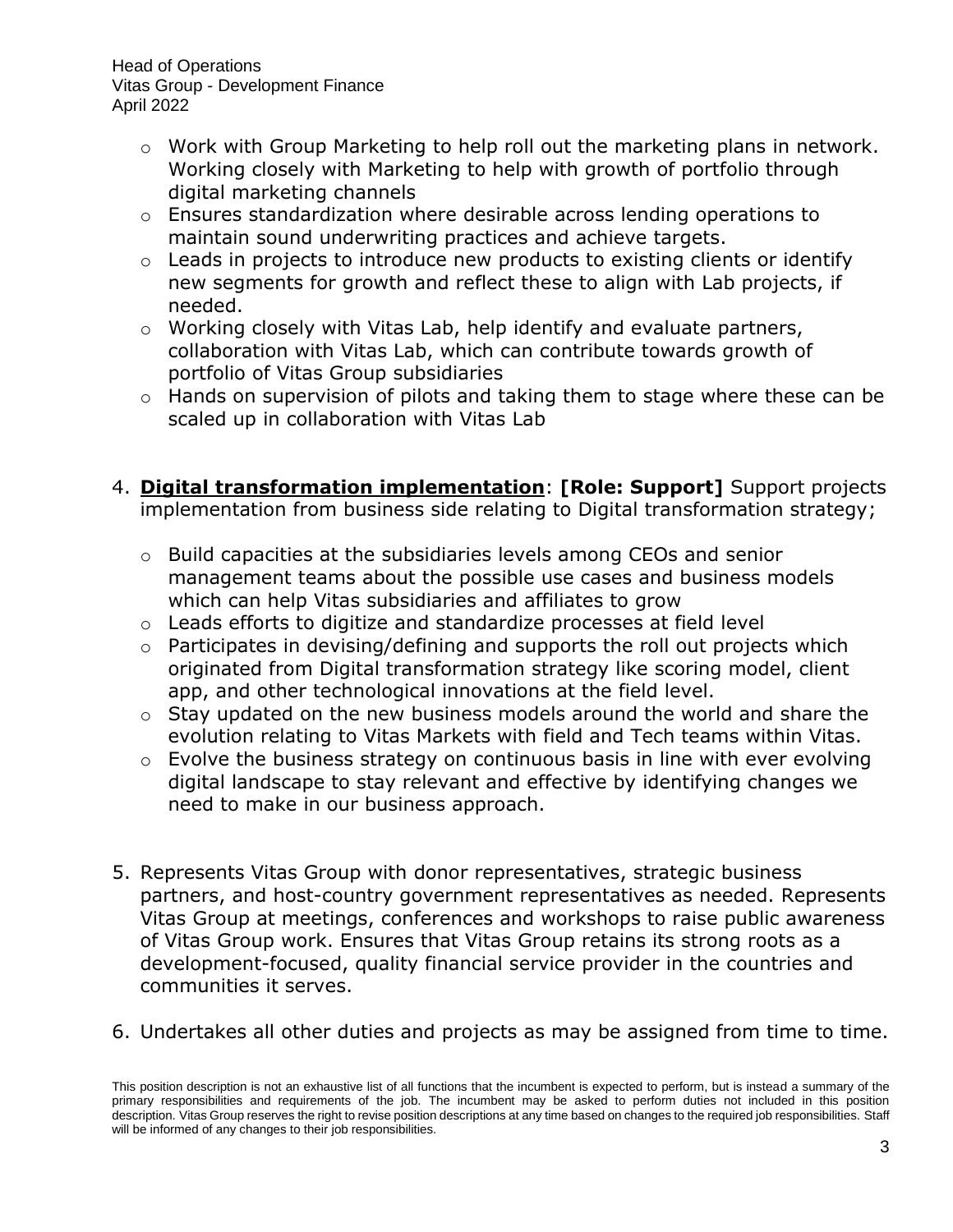# **KNOWLEDGE, SKILLS, AND ABILITIES**

- Strong financial skills, proven track record in financial inclusion industry or microfinance or small enterprise lending, small/medium business lending models, retail/FMCG sector.
- Strong understanding of or openness to learn about digital eco-systems and new business models in financial inclusion space. Should have a strong view in favor of social impact which financial inclusion makes in areas like gender, climate and job creation and ability to apply the digital knowhow and business models to increase this impact.
- Proven willingness to make timely and sound decisions based on accurate judgment. Ability to communicate, negotiate, advise, persuade, or resolve issues that are complex and sensitive in nature.
- Good business sense, strategic thinker, wide degree of creativity.
- Ability to analyze budgets, projections and to interpret and present such analysis for diverse set of internal and external audience.
- Proven ability to successfully support a team, including training and development of lending staff. Ability to integrate management approach with professional peers.
- Proven ability to learn quickly, apply knowledge, manage deadlines, work independently with minimal supervision, submit high-quality work plans, prioritize workload, and multi-task in fast-paced environment.
- Excellent oral communication skills including the ability to conduct meetings, write reports, and speak in a public forum.
- Good interpersonal skills with ability to build relationships with staff, donor partners, and government leaders at all levels in a culturally sensitive manner. Proven flexibility and adaptability. Willingness to work with diverse cultures and social economic contexts under challenging conditions.
- Strong verbal and written communication skills, including demonstrated ability to write required documents in a clear, concise, well-organized manner.
- Fluency in English, written and oral, required. Arabic as second language preferred.
- Ability to travel approximately 35% of time.

This position description is not an exhaustive list of all functions that the incumbent is expected to perform, but is instead a summary of the primary responsibilities and requirements of the job. The incumbent may be asked to perform duties not included in this position description. Vitas Group reserves the right to revise position descriptions at any time based on changes to the required job responsibilities. Staff will be informed of any changes to their job responsibilities.